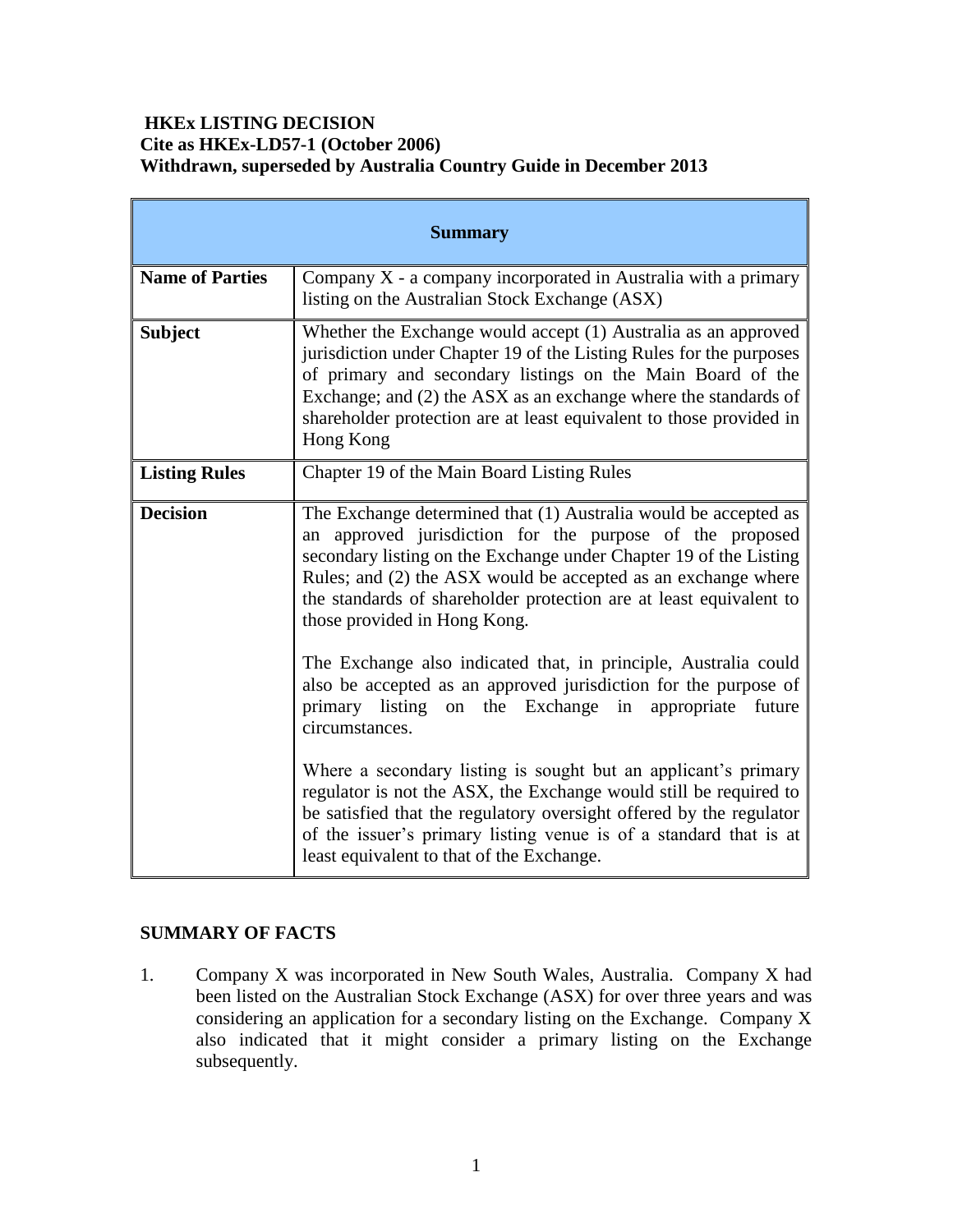2. Company X made a pre-initial public offering enquiry seeking guidance on its listing in Hong Kong in respect of the acceptance of Australia under Chapter 19 of the Listing Rules.

### *Australian regulatory regime*

- 3. All companies incorporated in Australia are subject to one federal regulatory regime administered by the Commonwealth Government of Australia. The principal legislation is the Corporations Act 2001, which regulates matters relating to, among other things, the incorporation and management of Australian registered companies.
- 4. Australia also embraces the common law system of adjudication which is fundamental to the protection of rights and the prevention of arbitrary determination. Australia also has, among other things, a well-developed accounting profession which follows international accounting standards.

*The ASX*

- 5. The Exchange Working Group on New Market Development announced in March 1997 that the ASX, among other selected exchanges, was one of the exchanges recognised by the Exchange for the purpose of introduction of a new trading facility for convertible bonds and derivative warrants as listed securities issued by companies in the Asia-Pacific Region. An extensive amount of work had been undertaken by the Exchange at that time before accepting the ASX as a recognised exchange.
- 6. In addition, companies listed on the ASX are bound by the ASX Listing Rules, which govern admission to listing, continuous disclosure, issuance of securities, transactions with persons in a position of influence, shareholder meetings and other related matters. The ASX Corporate Governance Principles set out 10 best practice recommendations for Australia listed companies, including board structures, decision making structures, reporting, risk management, committee structures and remuneration structures.
- 7. The ASX is regulated by the Australian Securities and Investments Commission (ASIC) which has recently confirmed that the ASX "continues to function as an effective and reliable market operator" after an annual assessment of how well the ASX is complying with its obligations with adequate arrangements to supervise its market. The ASIC reports to the Australian government annually on the ASX and the ASIC's role is to enforce and regulate company and financial services laws to protect investors, among others.
- 8. A memorandum of understanding between HKEx and the ASX was signed on 11 December 2000 to exchange market surveillance information.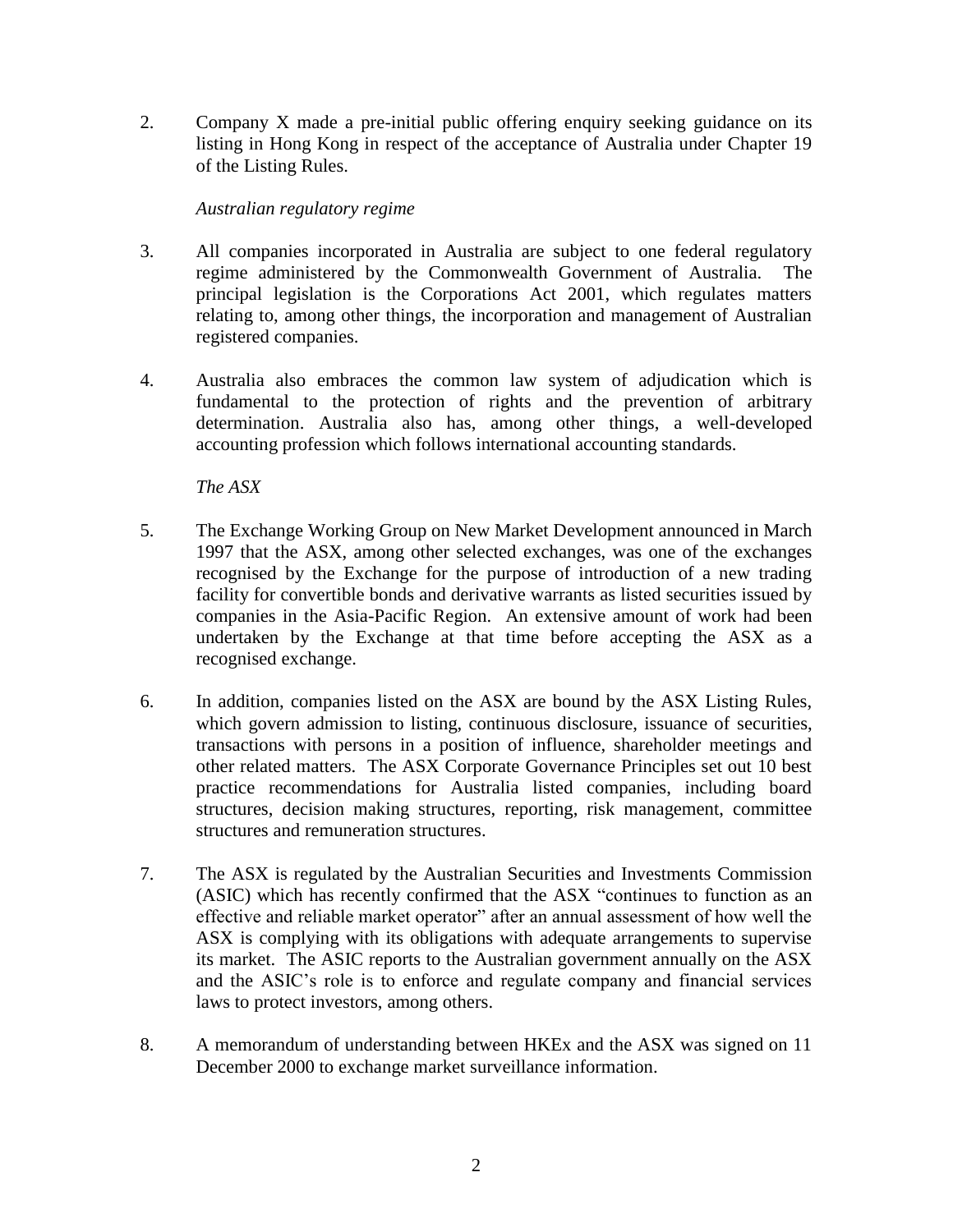#### **THE ISSUES RAISED FOR CONSIDERATION**

9. Whether the Exchange would accept (1) Australia as an approved jurisdiction under Chapter 19 of the Listing Rules for the purposes of primary and secondary listings on the Main Board of the Exchange; and (2) the ASX as an exchange where the standards of shareholder protection are at least equivalent to those provided in Hong Kong

### **APPLICABLE LISTING RULES OR PRINCIPLE**

#### *For primary listings*

10. Under Listing Rule 19.05, in considering approving listing of securities of an overseas issuer on the Exchange that is not incorporated in an approved jurisdiction (ie Hong Kong, Bermuda, the Cayman Islands and the People's Republic of China (PRC)), the Exchange is to be satisfied that the jurisdiction of the place of incorporation of the overseas issuer offers equivalent standards of shareholder protection to those provided in Hong Kong.

#### *For secondary listings*

- 11. Under Listing Rule 19.30, in addition to the standards of shareholder protection afforded in its place of incorporation, the Exchange is to be satisfied that the regulatory oversight by the overseas issuer's primary exchange is equivalent to that of the Exchange.
- 12. Note of Listing Rule 19.30(1) provides that:

Where the Exchange believes that the jurisdiction in which the overseas issuer is incorporated is unable to provide standards of shareholder protection at least equivalent to those provided in Hong Kong, but that it is possible by means of varying the overseas issuer's constitutive documents to provide standards of shareholder protection equivalent to those provided in Hong Kong, then the Exchange may approve the listing of securities of the overseas issuer subject to the overseas issuer making such variations to its constitutive documents as the Exchange may require.

13. In assessing whether the overseas issuer is *"incorporated or otherwise established in a jurisdiction where the standards of shareholder protection are at least equivalent to those provided in Hong Kong,"* the Exchange would look at areas mainly from the perspective of the Companies Ordinance (Cap 32) of the Laws of Hong Kong. The Exchange would ordinarily request the potential applicant, through its legal advisers, to demonstrate to the Exchange, with written materials and otherwise, that its place of incorporation and venue of primary listing are acceptable for the purposes of the Listing Rules. The Exchange would expect the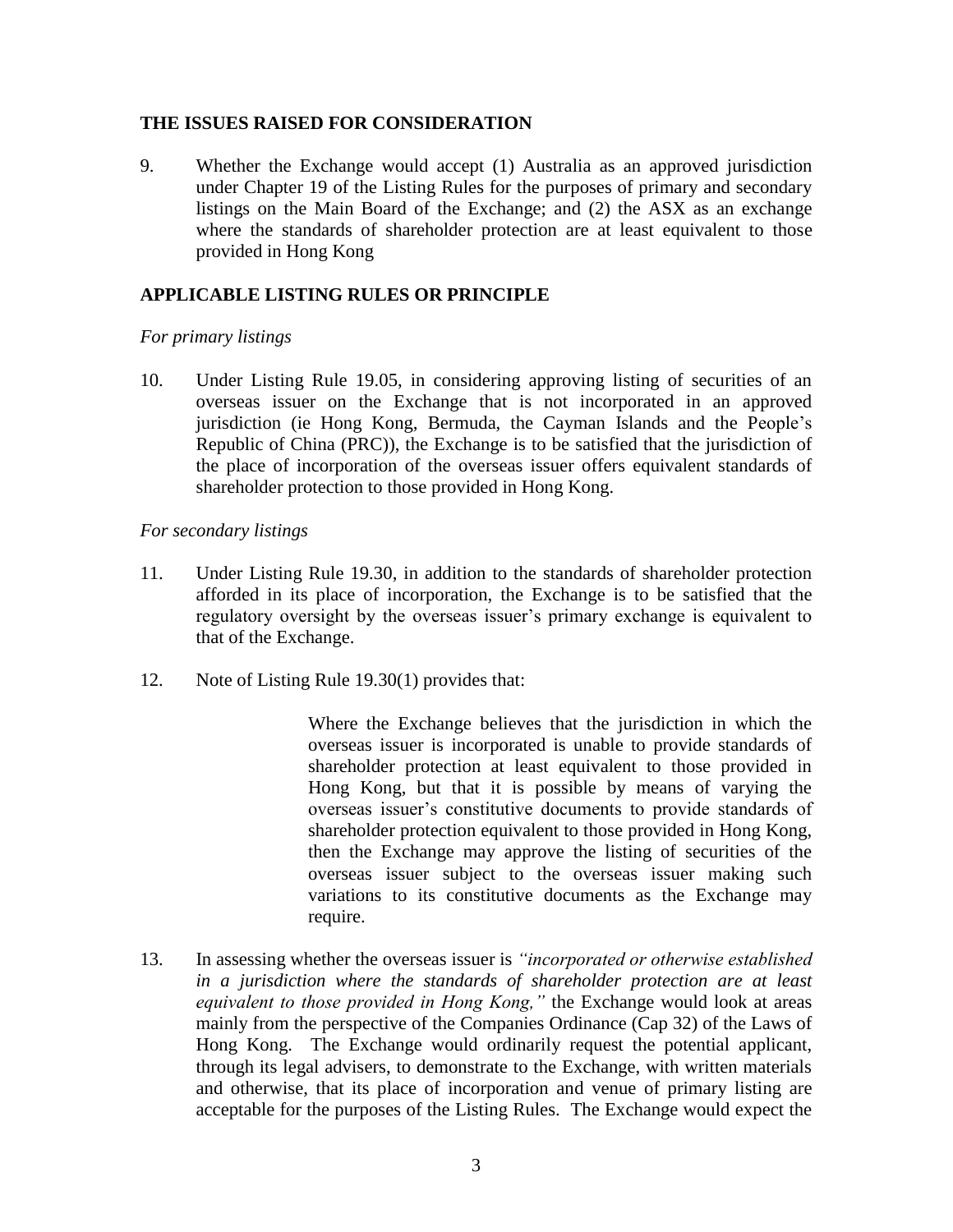submission to include details demonstrating that the regulatory regime where the potential applicant is incorporated provides standards of shareholder protection at least equivalent to those provided in Hong Kong. Its submission should, as a minimum, include:

- An analysis of the issuer's constitutive documents against the articles requirements of the Listing Rules;
- An overview of the foreign regulatory regime, including its securities laws and stock exchange rules; and
- A comparative analysis of the foreign and Hong Kong laws governing areas relevant to investor protection.
- 14. Any differences relating to the major areas concerning shareholder protection would be highlighted and addressed where necessary. The Exchange will also require a legal opinion from the proposed applicant's advisors and a confirmation from the sponsor that the proposed applicant's constitutive documents are in full compliance with the Listing Rules requirements to be provided in due course after the proposed applicant submits its listing application to the Exchange.

## **THE ANALYSIS**

*Overseas issuers seeking a secondary listing*

- 15. The Exchange has previously considered Australia to be an acceptable jurisdiction for two issuers in connection with secondary listings. FAI Insurance was listed on 5 August 1986 and withdrew its listing on 12 February 1999, and AAPC Limited was listed on 6 July 1994 and withdrew its listing on 13 February 1998. In each case, the ASX was also accepted by the Exchange as a primary listing venue having an acceptable level of regulation comparable to that of the Exchange.
- 16. In accordance with the Exchange's practice, Company X submitted comparative tables on shareholder protection safeguards in Hong Kong and Australia in respect of (i) relevant provisions of the Listing Rules, the Companies Ordinance, the Securities and Futures Ordinance and the Codes on Takeovers and Mergers and Share Repurchases, and (ii) Appendix 3 of the Listing Rules on articles of association. The Exchange's view on the shareholder protection measures is based on an overview of the Australian regulatory regime and a comparative analysis of the Hong Kong and Australian laws and other provisions governing areas relevant to investor protection. Company X's legal advisors had compared the shareholder protection safeguards in Australia and Hong Kong and provided a legal opinion to confirm that Australia offers equivalent standards of shareholder protection to those provided in Hong Kong.
- 17. Based on the Exchange's understanding of Australia's rule of law, the independence of Australia's judiciary, the Exchange's past experience in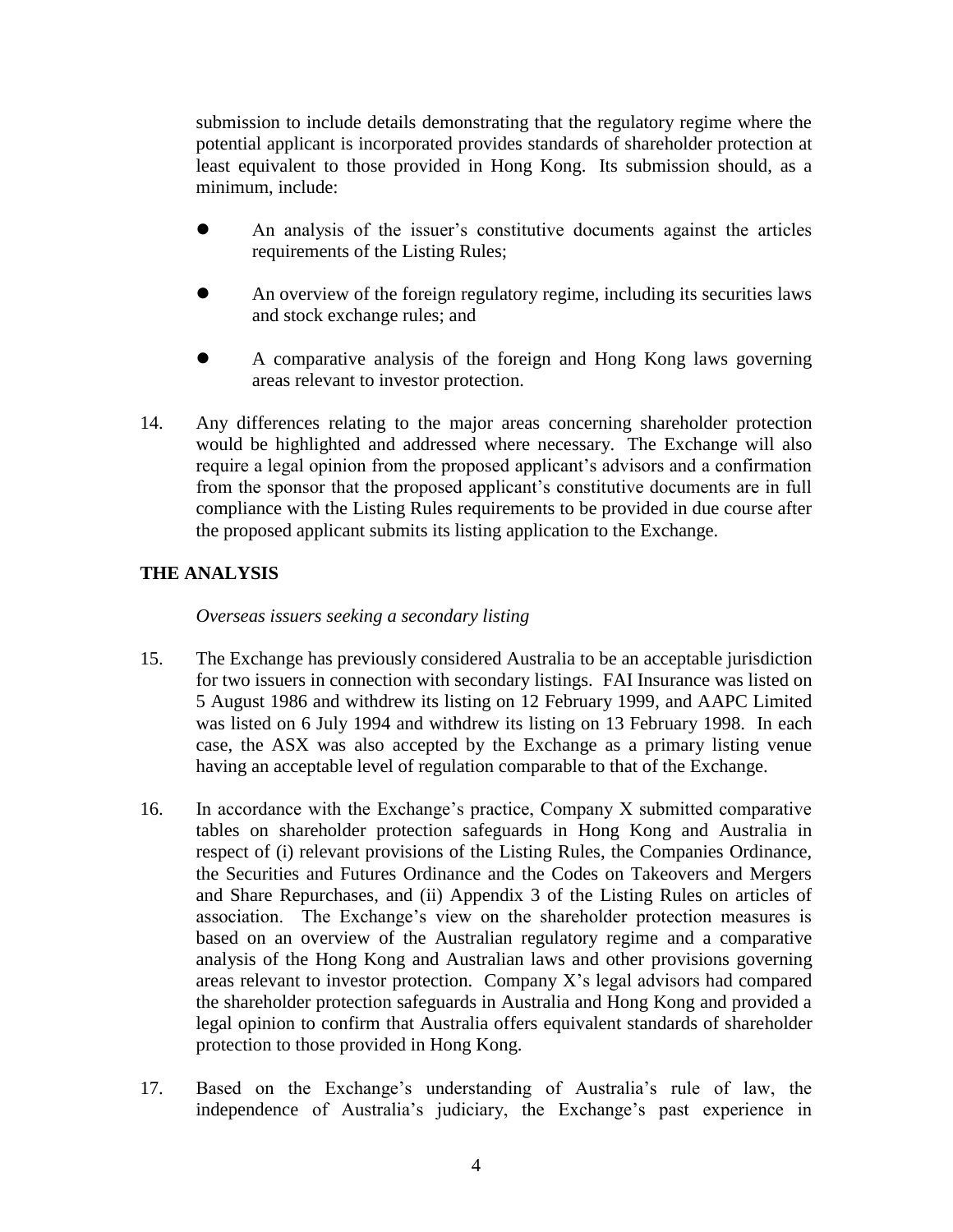accepting Australia as an approved jurisdiction and the ASX as a recognised exchange, the previous work done in connection with listing applications of Australian companies, and the information provided by Company X as set out in paragraph 16 above, the Exchange concluded that Australia can be accepted as an approved jurisdiction and the ASX a recognised exchange for the purpose of Chapter 19 of the Listing Rules.

- 18. Company X had not yet appointed a sponsor in relation to its proposed listing on the Exchange at the time the matter was considered by the Listing Committee. Upon the submission of Company  $X$ 's application for its proposed listing, its sponsor would be required to submit confirmation to the Exchange that all material areas regarding shareholder protection have been considered and reviewed by the sponsor in connection with its due diligence review pursuant to Practice Note 21 and that it is independently satisfied with the conclusion that the shareholder protection offered in Australia is at least equivalent to that in Hong Kong.
- 19. In the event the Exchange is of the opinion that the majority of trading in the overseas issuers' securities is likely to be on the Exchange, certain additional conditions must be fulfilled (see Main Board Listing Rule 19.57). The Exchange does not have any actual experience in dealing with such cases and the issue would be dealt with as and when required. Accordingly no determination was made on the prospective application in this regard.

#### *Overseas issuers seeking a primary listing*

- 20. Under this context, the Exchange will look to the same principles applicable to all overseas issuers as set out in paragraph 13 above in respect of shareholder protection. The Exchange went through a thorough review of the shareholder protection measures in two jurisdictions, namely, Bermuda and the Cayman Islands in early 1989 when Hong Kong experienced a turbulent period of issuers changing domicile to these offshore jurisdictions. As a result, additional requirements, largely in the format as they presently appear, were laid down in the Listing Rules for these two jurisdictions. These new requirements include requiring Bermudian and Cayman Islands companies to adopt prescribed provisions in their articles of association and adhere to certain disclosure requirements in their listing documents. This was also the case for companies incorporated in the PRC.
- 21. The question is whether a similar requirement would be necessary for an issuer incorporated in Australia and seeking a primary listing. As Company X's legal advisors had compared the shareholder protection safeguards in Australia and Hong Kong and provided a legal opinion to confirm that Australia offers equivalent standards of shareholder protection to those provided in Hong Kong, no additional requirements for Australian incorporated issuers as currently set out in Appendix 13 would be required.